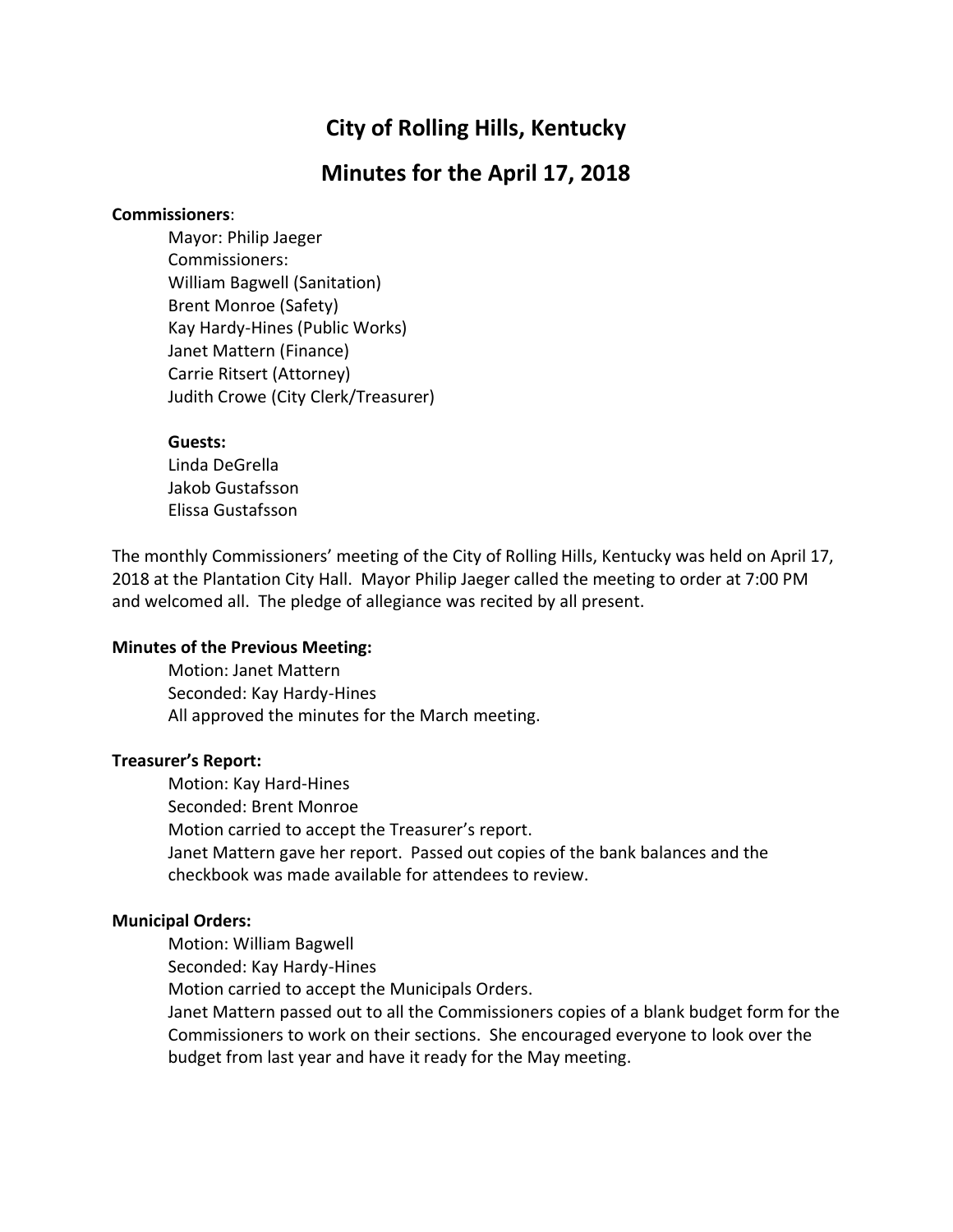### **Open Forum:**

Linda DeGrella stated that the minutes were not on the web site. She also asked if the shopping center owners would come to a meeting to discuss some of the issues that the city was having with parking, trash, and general problems.

Linda asked if there was any way that the Commissioners who received comments, issues, problems, etc. from the residents, that they had received the post and could respond back to the residents. Her concern is that know one knows if anyone reads or addresses the messages.

### **Attorney:**

Carrie stated that to get grant money for the Codification of Ordinances, we have to get an estimate of what it will cost the city. She stated that Judy needs to get the ordinances together make copies to be sent to American Legal to have it done.

The damage from the truck to the median is in process and will be filing it against the truck line and shopping center.

Vacant property there will not be a registration fee but there will be a penalty. There will be a second reading.

Motion: Janet Mattern to have second reading.

Seconded: William Bagwell.

All approved the second reading to ordinance 12, which will be numbered 3-2018.

Motion: Janet Mattern

Seconded: Kay Hardy-Hines

All approved the second reading to Municipal #5, Series 2017-2018, establishing a fine structure for Criminal Nuisance.

Motion: Brent Monroe Seconded: Janet Mattern All approved to pass Municipal Order #5.

### **Safety:**

Brent Monroe gave his report and passed out the correspondence to explain what is happening in the city. Brent had talked with George and he had issued parking tickets, had the boat removed, and again has written several letters to residents. The tree on Aylesbury is still a problem and needs to be addressed.

It was asked if the City could ask the shopping center to help with the expenses of the police and our code enforcement officer.

Janet Mattern stated that there is a dead tree on Aylesbury that is hanging over the street and that some of the limbs are breaking off and falling into the street.

### **Sanitation:**

William Bagwell gave his report, see attached copy that is with the minutes. He stated again that if residents have problems, they need to call him and not Rumpke. If you have large items, call him a few days before garbage day, to make arrangements to have it picked-up. Bill stated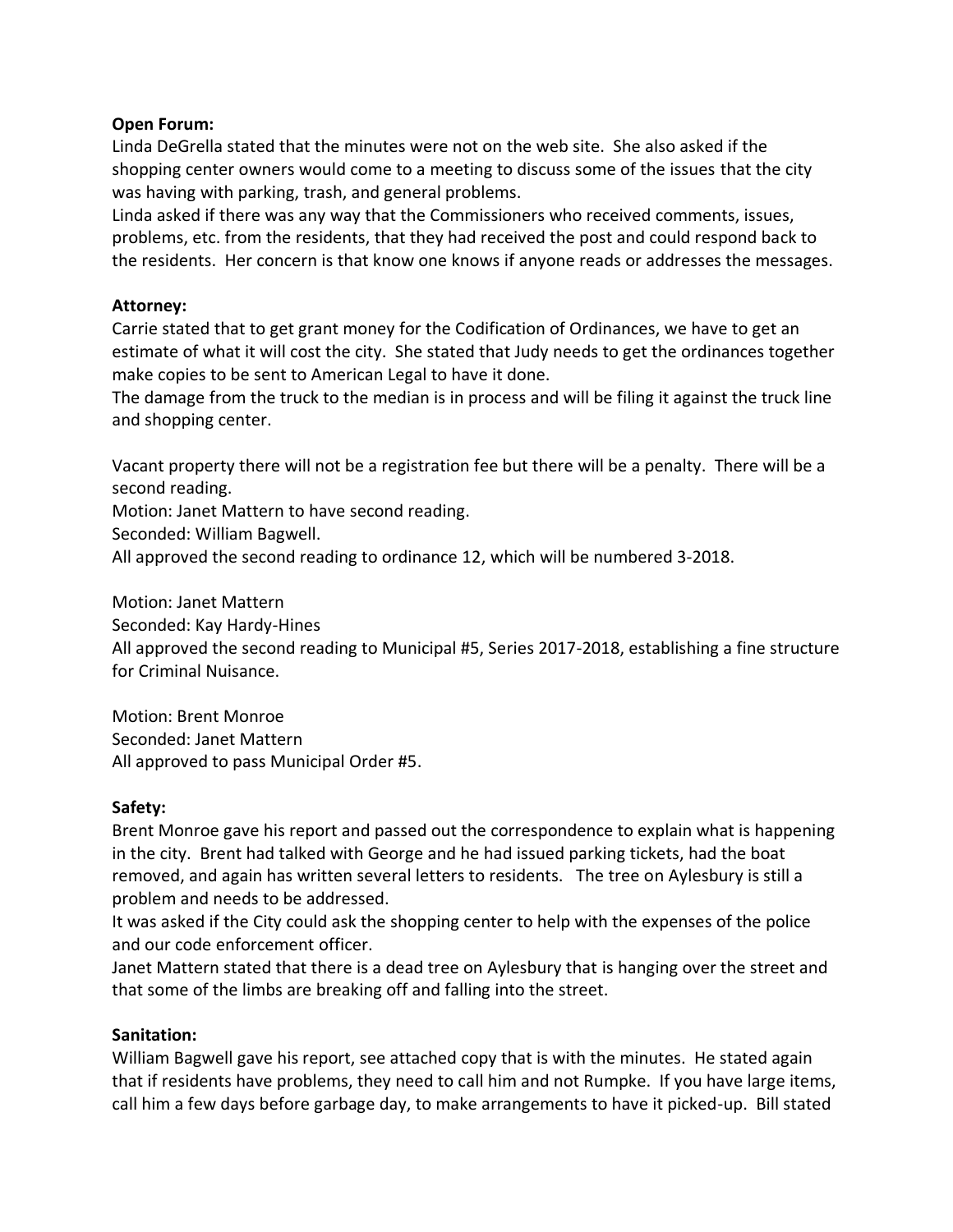that if you have limbs, they need to be cut in 3 ft lengths and tied together. You need to put lawn debris in paper bags or clear plastic bags, or if you have older cans, you can label the cans LAWN WASTE, leave the lids off and they will pick them up.

## **Public Works:**

Kay Hardy-Hines gave her report and passed out copies to all commissioners. She stated the cost to fix the damage on Langdon is about \$2700.00.

Kay stressed that there needs to be signs on Westport Road stating that the trucks need to enter the shopping center off of Goose Creek. Maybe at least 6 new signs and we will have to check with the State Department of Transportation, to see if we can install signs on Westport Road.

Three trees on Goose Creek will have to be removed to widen the entrance and that cost runs from \$650.00 to \$1475.00.

To dig out the dirt and install a wider entrance is about \$8500.00.

If we want to do a coating or paving, we need to get it published in the Courier Journal to get companies to bid the job.

No Littering Signs need to be ordered and placed along Langdon, Goose Creek and Aylesbury. She had (3) three quotes for the signs in her paper she passed out.

### **Old Business:**

Shopping center trash/Enforcement updates. The trash has gotten some better, but there is room for improvements.

Damage/solution for the area behind the Dollar tree, Kay suggested that some posts be placed behind the Dollar Tree and other areas that the trucks can not get into. This would call for no parking behind the shopping center at all. Need to talk with the owners.

There is a home that is being used as a half-way house for young men. They have had several calls to the house and Meadow Vale and Metro police have been there. The city needs to look into this and see if they are allowed to be here.

### **New Business:**

Business license only one business did not pay their fee. Need to check in the city to see if there are other businesses in the city. This discussion was because the Daniels make draperies in their home, business, and if there are others, they need to be considered businesses.

Motion to close meeting: 8:30 PM Janet Mattern to close meeting. Brent Monroe seconded